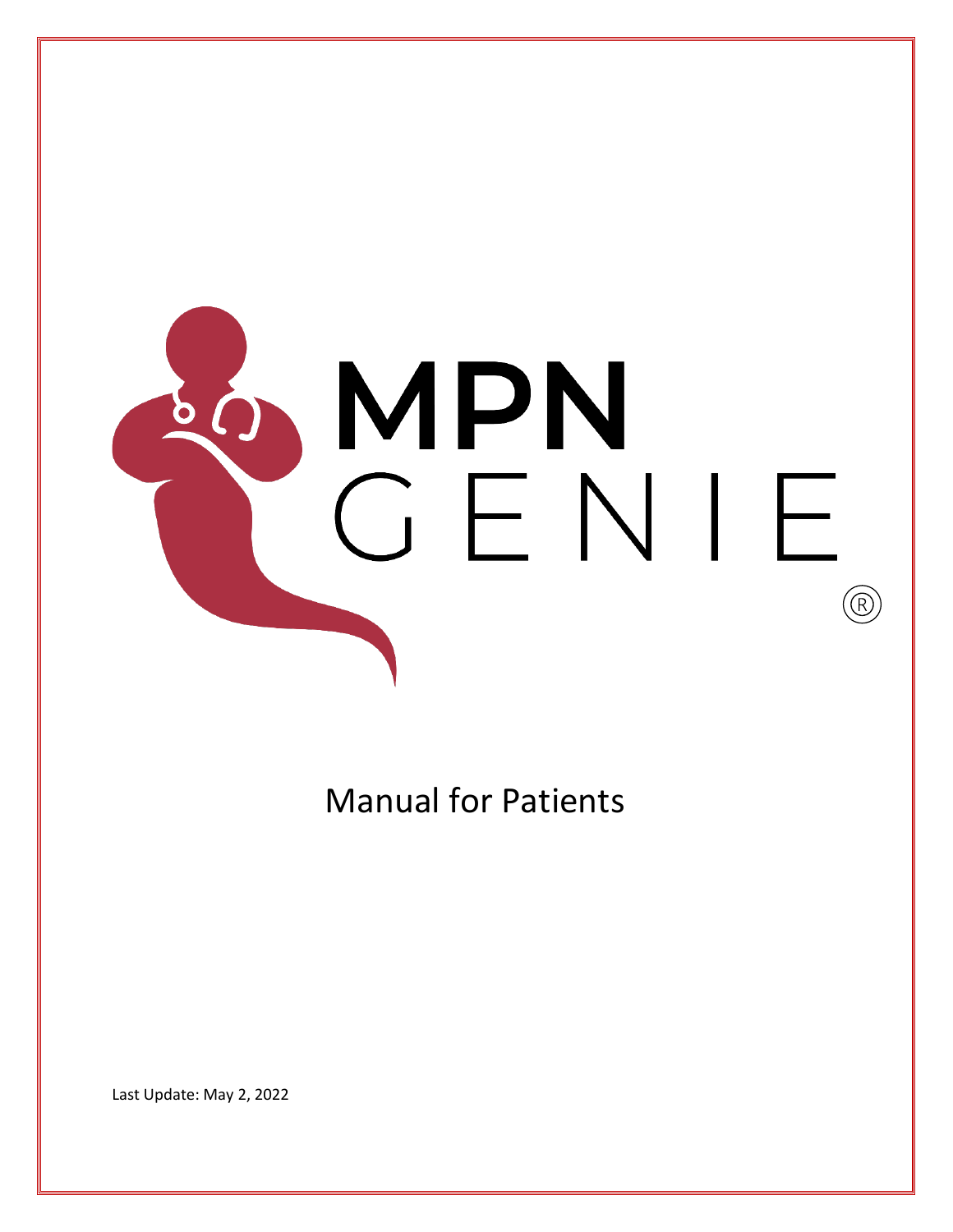#### **MPN GENIE - Patient**



This document will serve as a manual for patients using the MPN Genie App. The MPN Genie is owned by the Canadian MPN Research Foundation and is a registered trademark. The data that will be collected by the "MPN Genie App" will be securely stored in compliance with country specific legislation. Patients who register to use the app, will connect their data to their individual MPN doctor. MPN doctors or GP Doctors will be able to view their patient Q of L data in real time, via the Doctors Console/Dashboard.

Within this manual are several screen shots to help you navigate the app. The app is very easy to use, and the doctor's console/dashboard is equally user friendly. The app can be downloaded through the [Google Play Store](about:blank) or the [Apple Store.](about:blank) Your doctor can request access to the desktop dashboard by emailing mpngenie@cmpnrf.ca.

If you have any questions, please contact the Canadian MPN Research Foundation at 1 888 644 6766 or 647 453 6569. If you have any further suggestions for data that you would like to see in the app, please contact the CMPNRF at [mpngenie@cmpnrf.ca](about:blank)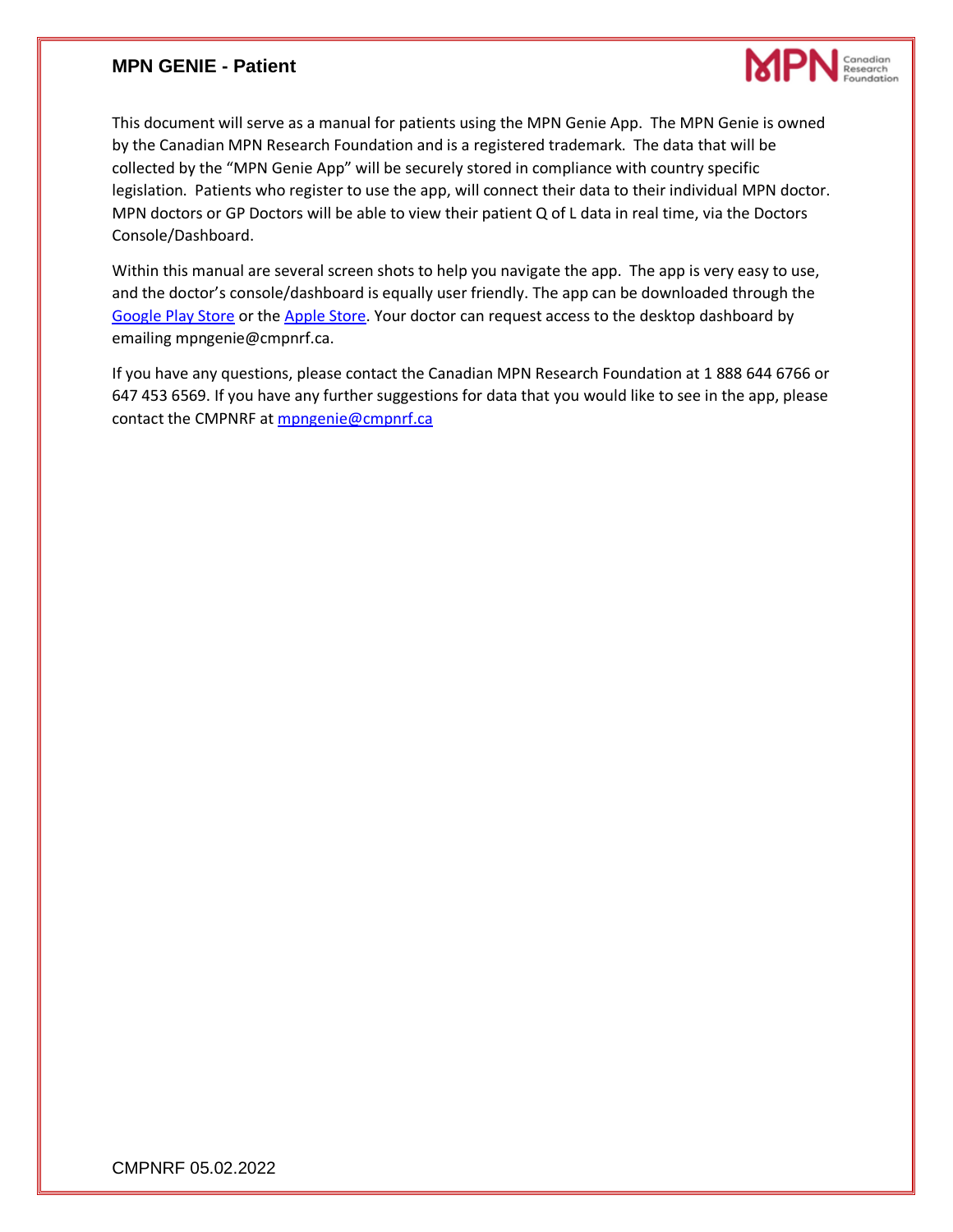

## **Table of Contents**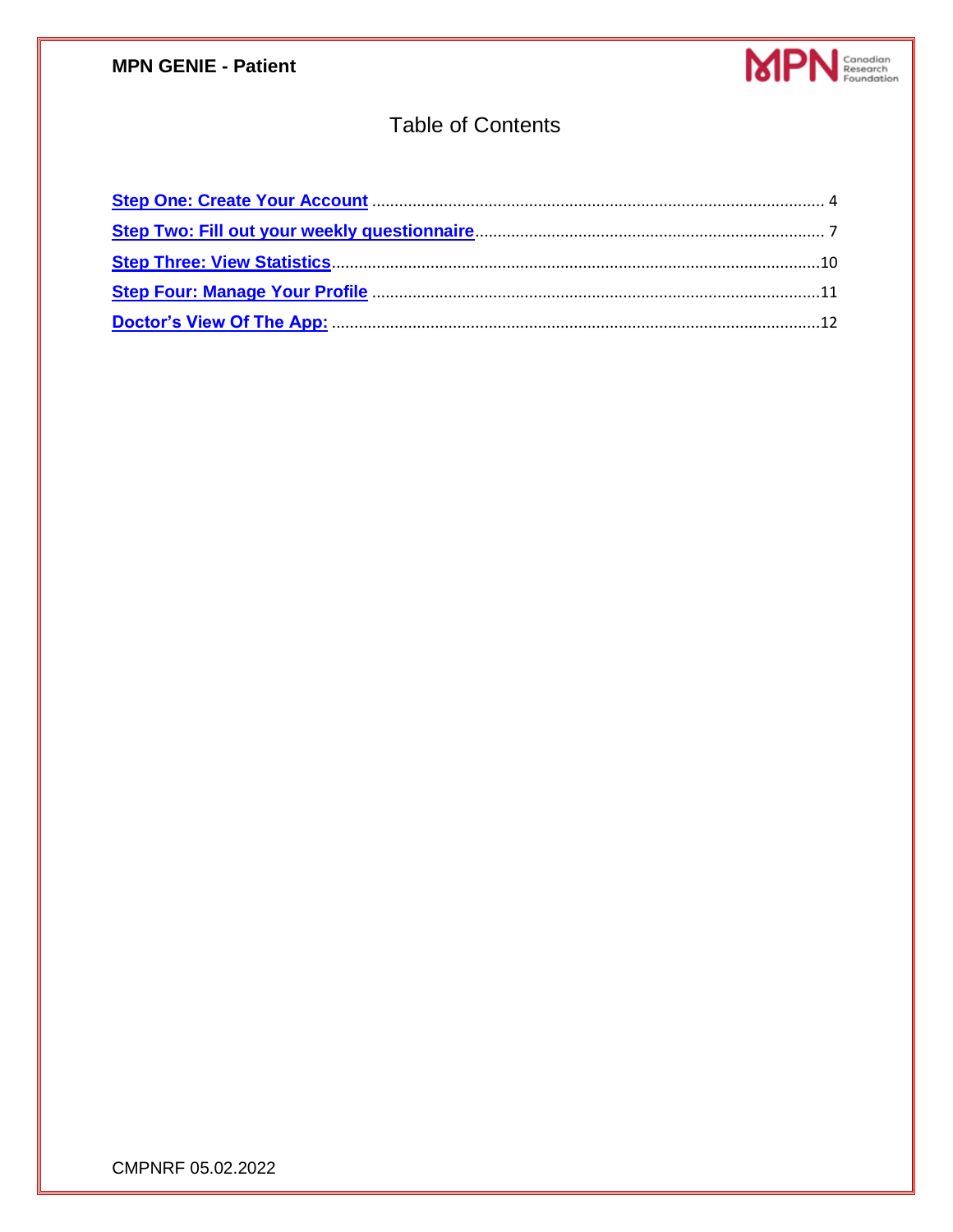

# <span id="page-3-0"></span>**Step One: Create Your Account**

Once you have downloaded the app, when you open the app, you will see a login screen. Select "Create an account" at the bottom right-hand corner.

| SO MPN                                   |
|------------------------------------------|
| Log in to your<br>account                |
| $\Box$ Email                             |
| <b>A</b> Password                        |
| Sign in                                  |
| Forgot password?                         |
| Don't have an account? Create an account |
| $\,<$                                    |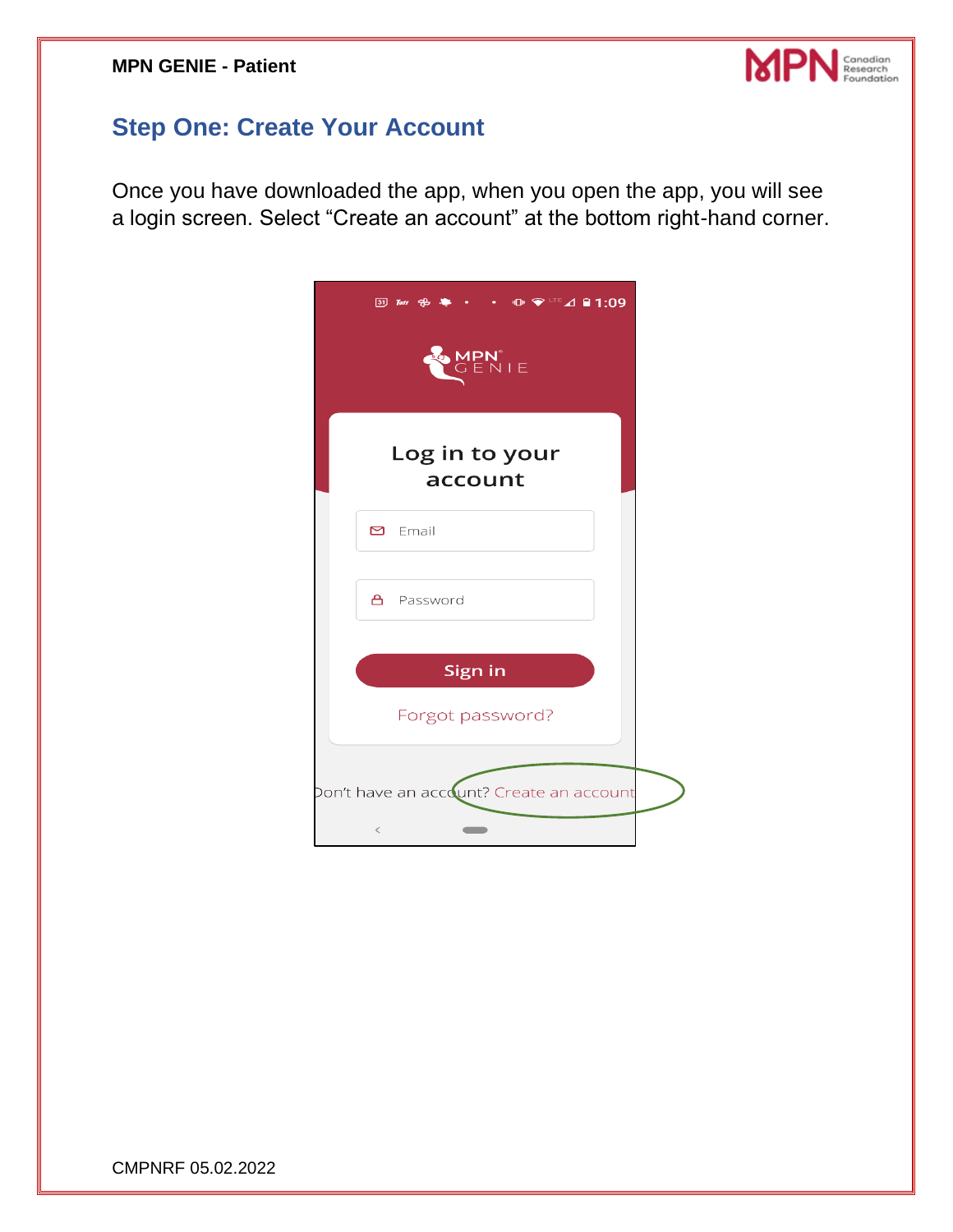

You will be prompted to add the following information:

- Name
- Year of Birth
- Email address
- Your Diagnosis
- Your Treatment Plan
- Your Doctor (note: if your doctor is not listed, please select None. You can still use the Genie App to track your symptoms. Please let your doctor know that they can register to use the desktop app by emailing [mpngenie@cmpnrf.ca.](about:blank) They can then see the information you track from their desktop dashboard)

Complete all the fields and click "Create".

|   | 31) Tety 中 单 → → 中 ◆ LTE⊿ 自1:25 |  |
|---|---------------------------------|--|
| ≺ | <b>Create an Account</b>        |  |
|   | 8 First name                    |  |
|   | 8 Last name                     |  |
|   | □ Year of Birth                 |  |
|   | $\Box$ Email                    |  |
|   | Diagnosis                       |  |
|   | Treatment                       |  |
|   | Doctor<br>$\,<$                 |  |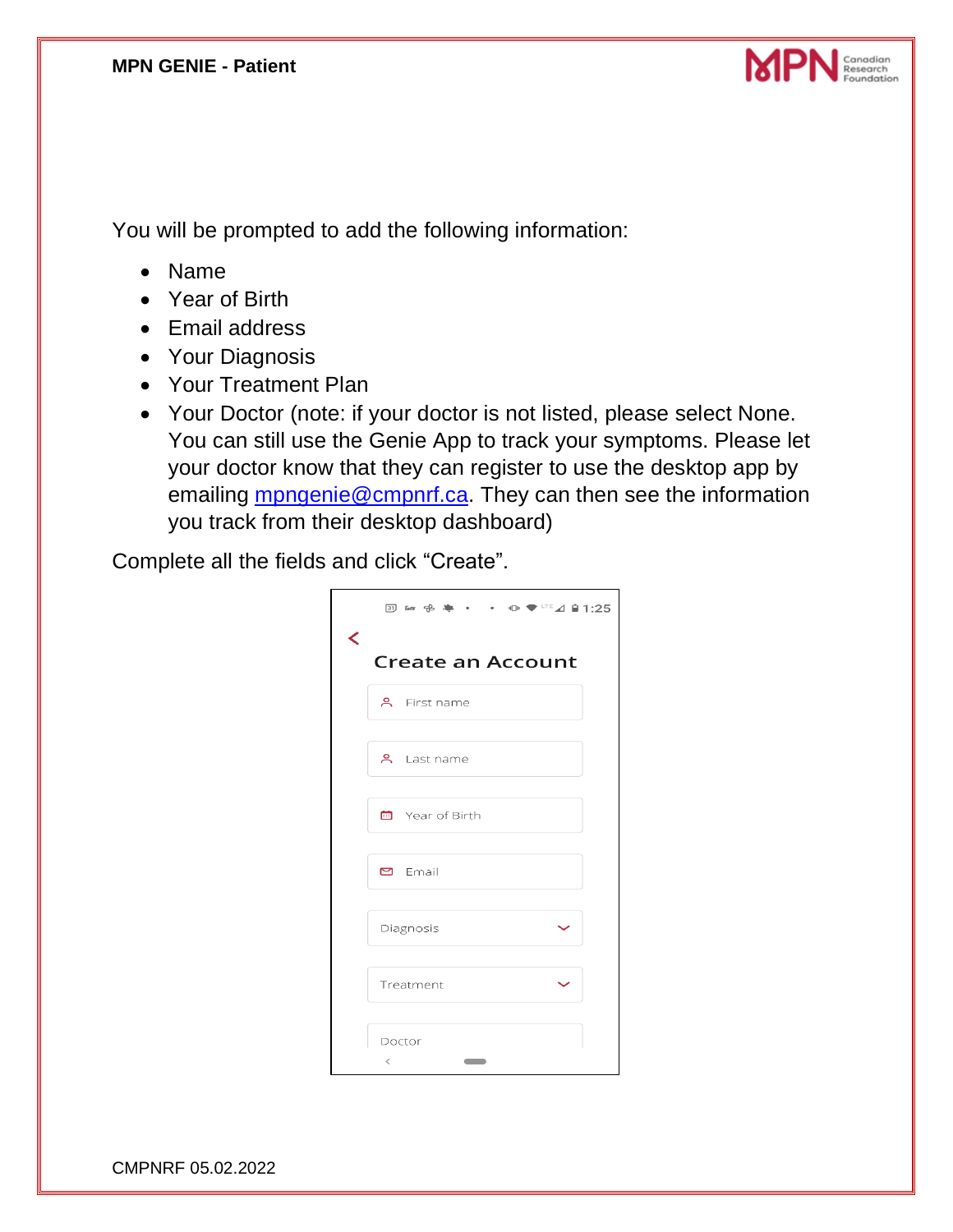

A verification email will be sent to the email address you provided. Click "Set your password" in the email to set up a password. When that is complete, you can use the email provided and your password to login to the app.

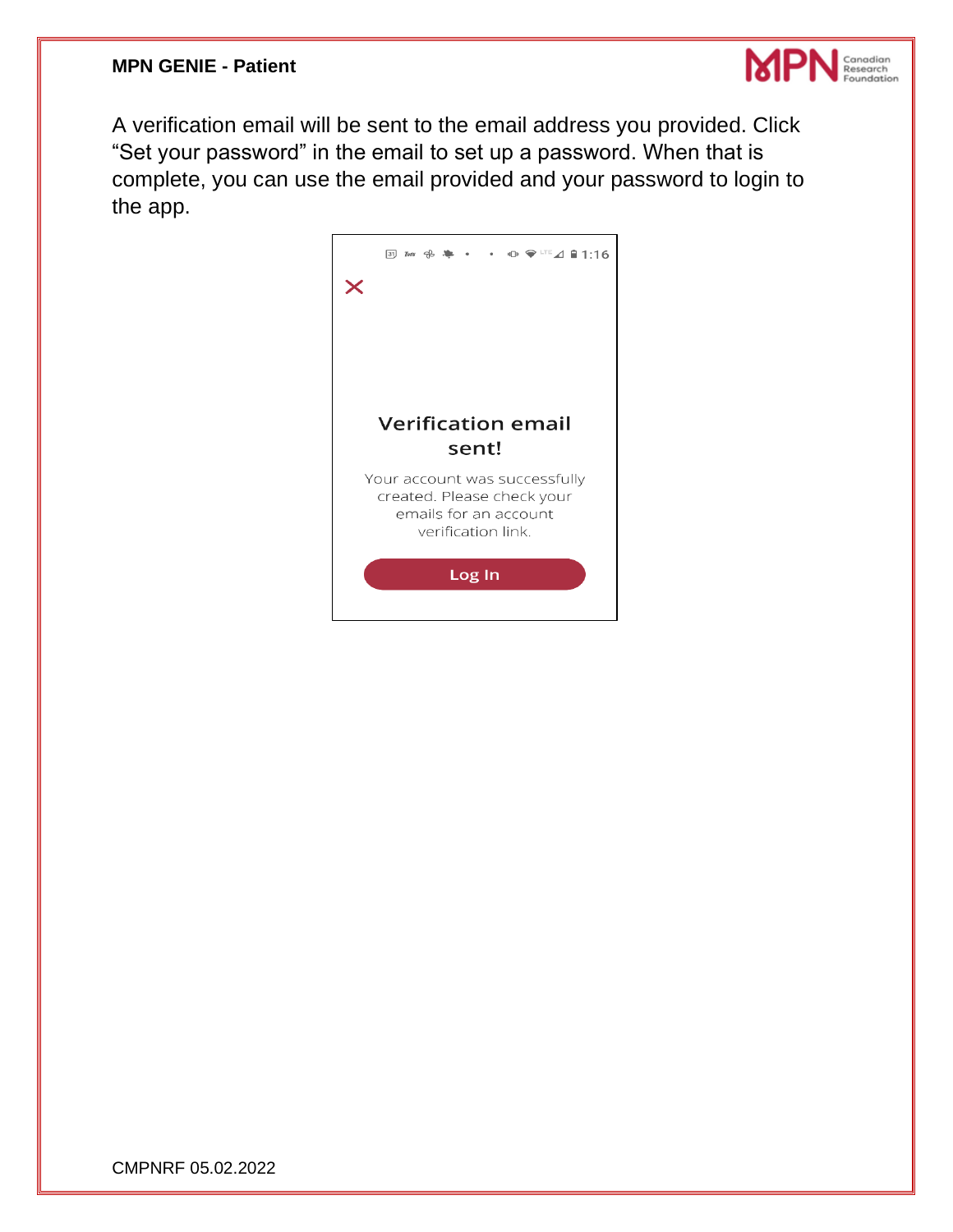

### <span id="page-6-0"></span>**Step Two: Fill out your weekly questionnaire**

When you login to the app, you will be prompted to complete your weekly questionnaire. You can also go to the Questionnaire page by clicking on the tab at the bottom of the screen.

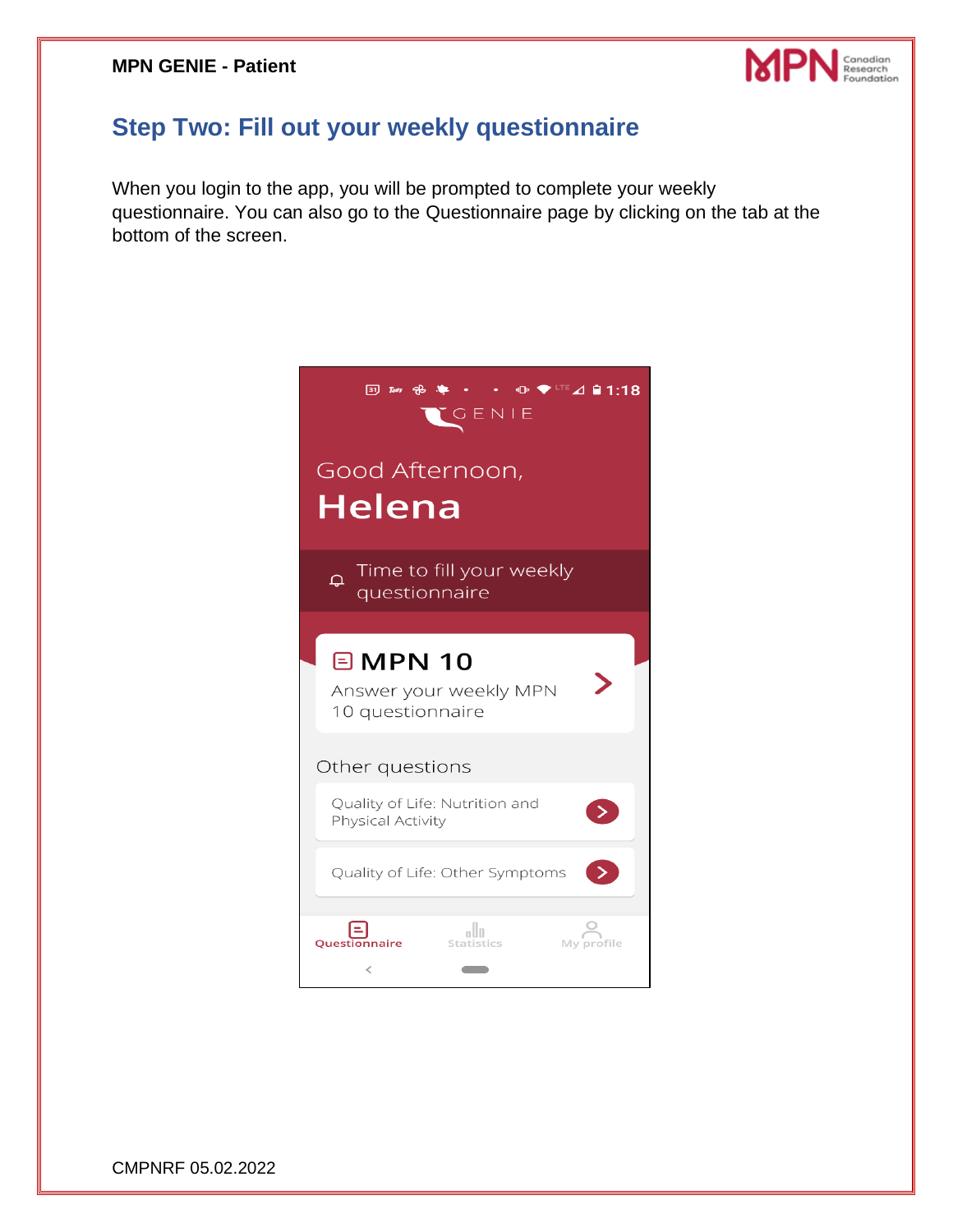#### **MPN GENIE - Patient**



On the Questionnaire page, click on "MPN 10" to complete your MPN 10 weekly questionnaire. For each symptom, rate the severity of your symptom for the week. Click "continue" to move the next question.

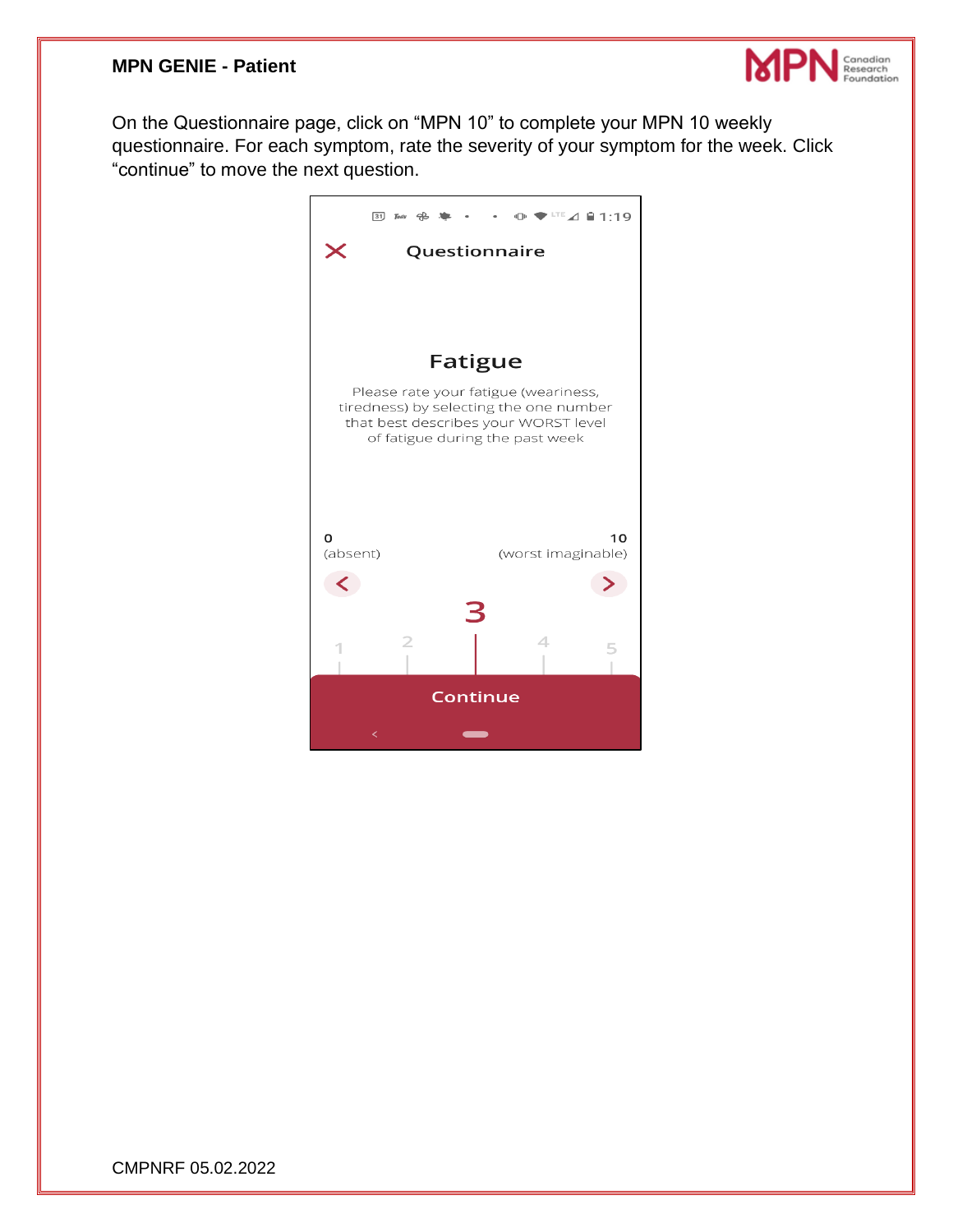

If you make a mistake on an answer, you can correct it at the end of the survey by clicking on the edit icon beside the symptom.

When you are finished, click "Submit score".

| Questionnaire<br>$\mathbb Z$<br>3<br>$\mathbb Z$<br>3<br>3<br>$\boxtimes$<br>$\overline{2}$<br>$\mathbb Z$<br>4<br>$\mathbb{Z}$<br>4<br>$\boxtimes$<br>$\overline{\mathbf{4}}$<br>$\mathbb Z$<br>4<br>$\mathbb Z$<br>3<br>$\mathbb Z$<br>1<br>$\mathbb Z$<br><b>Submit score</b> |                                    |  |
|----------------------------------------------------------------------------------------------------------------------------------------------------------------------------------------------------------------------------------------------------------------------------------|------------------------------------|--|
|                                                                                                                                                                                                                                                                                  |                                    |  |
|                                                                                                                                                                                                                                                                                  | ✕                                  |  |
|                                                                                                                                                                                                                                                                                  | <b>Fatigue</b>                     |  |
|                                                                                                                                                                                                                                                                                  | <b>Early satiety</b>               |  |
|                                                                                                                                                                                                                                                                                  | <b>Abdominal discomfort</b>        |  |
|                                                                                                                                                                                                                                                                                  | Inactivity                         |  |
|                                                                                                                                                                                                                                                                                  | <b>Problems with concentration</b> |  |
|                                                                                                                                                                                                                                                                                  | <b>Night sweats</b>                |  |
|                                                                                                                                                                                                                                                                                  | <b>Itching (Pruritus)</b>          |  |
|                                                                                                                                                                                                                                                                                  | Bone pain                          |  |
|                                                                                                                                                                                                                                                                                  | Fever                              |  |
|                                                                                                                                                                                                                                                                                  | <b>Unintentional weight loss</b>   |  |
|                                                                                                                                                                                                                                                                                  | <b>Total Score</b><br>May 2, 2022  |  |
|                                                                                                                                                                                                                                                                                  |                                    |  |
|                                                                                                                                                                                                                                                                                  | く                                  |  |

You can complete the other two questionnaires (Quality of Life: Nutrition and Physical Activity, and Quality of Life: Other Symptoms) following the same process.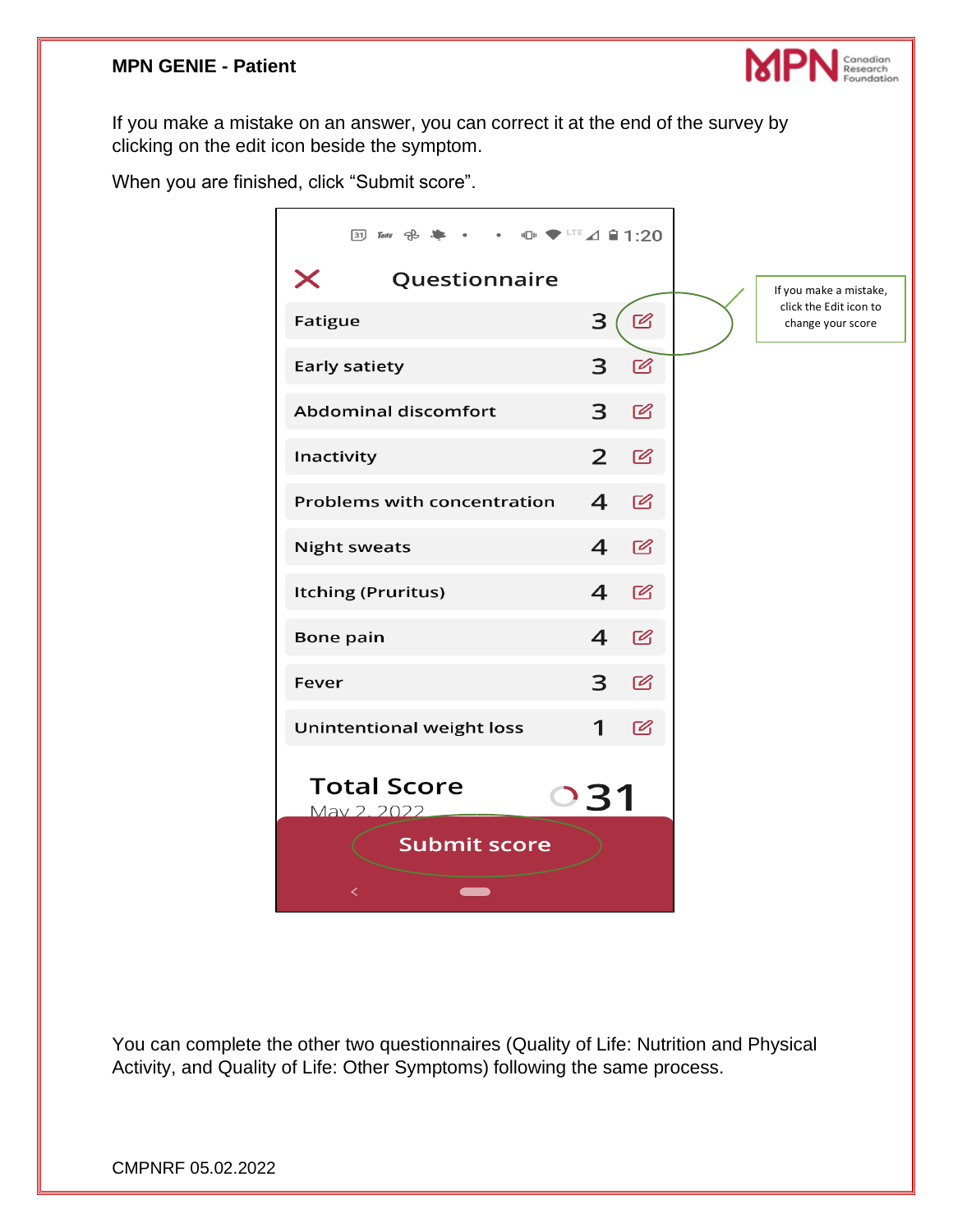

## <span id="page-9-0"></span>**Step Three: View Statistics**

At any time, you can look at your statistics in the Statistics tab. For each questionnaire, you can choose different parameters to look at; for example, statistics for the current month, last month, or last 3 months.

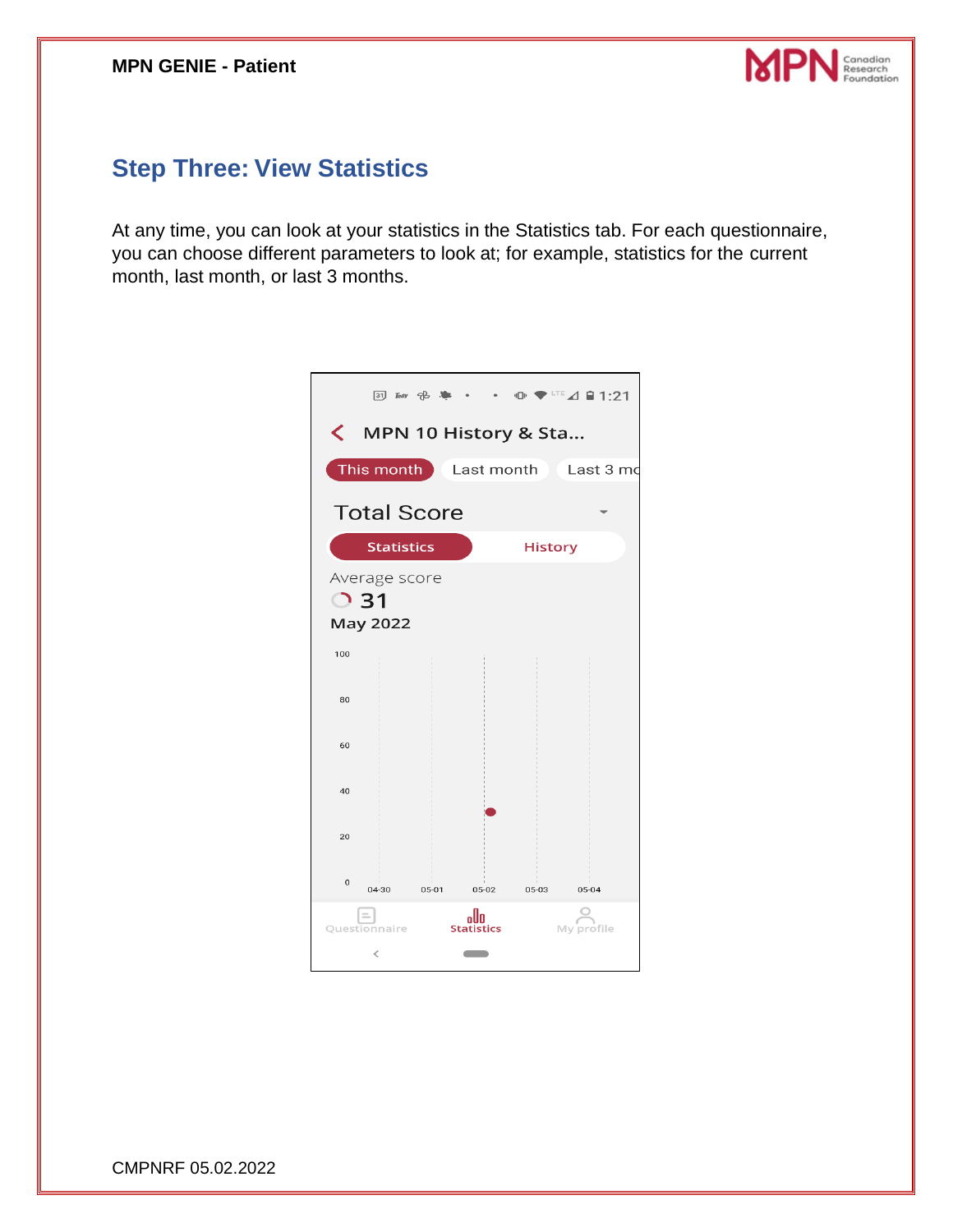

### <span id="page-10-0"></span>**Step Four: Manage Your Profile**

At any time, you can make changes to your profile. Simply click on the profile tab and select the item you which to change; for example, your personal profile information, security details (i.e. password) or your notification preference (whether or not you would like a notification to prompt you to complete your weekly questionnaire).

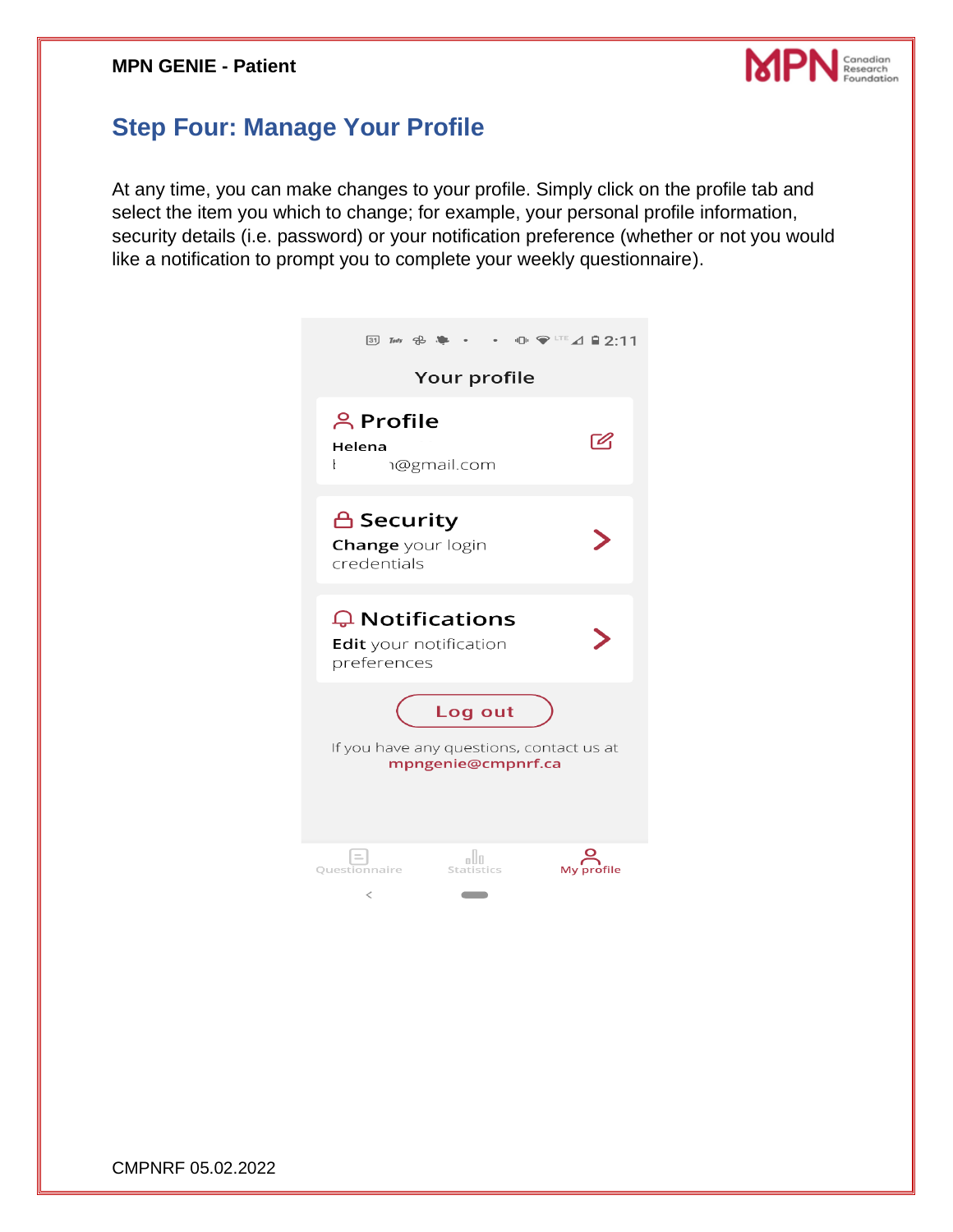

# <span id="page-11-0"></span>**Doctor's View Of The App:**

Your doctor will be able to see the information you submit on their dashboard. They can click into your record to see detailed information about your symptoms.

|                                  | 1 E                         | <b>A</b> Patients                                                                                                             |              |                                |                       |                                                             |                                                                  | Options V                                        |                               |
|----------------------------------|-----------------------------|-------------------------------------------------------------------------------------------------------------------------------|--------------|--------------------------------|-----------------------|-------------------------------------------------------------|------------------------------------------------------------------|--------------------------------------------------|-------------------------------|
|                                  |                             | All MPN 10 answ v                                                                                                             |              | All treatments<br>$\checkmark$ |                       |                                                             |                                                                  | Q Search                                         |                               |
| CA Petruk<br><b>View Profile</b> |                             |                                                                                                                               |              |                                |                       |                                                             |                                                                  | $\rightarrow$<br>10 / page $\vee$<br>$\,<\,$     |                               |
|                                  |                             | Name                                                                                                                          | $\hat{\div}$ | <b>Diagnosis</b>               | $\frac{\Delta}{\Psi}$ | <b>Treatment</b>                                            | $\stackrel{\scriptscriptstyle\triangle}{\scriptscriptstyle\vee}$ | Last MPN 10 Answer                               | ÷                             |
| $\Box$ Patients                  |                             | Suzy Que                                                                                                                      |              | Other/Non Classified           |                       | Watch and Wait                                              |                                                                  | $\bullet$ 0 day ago                              |                               |
|                                  |                             |                                                                                                                               |              |                                |                       |                                                             |                                                                  | $\lt$<br>$\rightarrow$<br>10 / page $\vee$       |                               |
|                                  |                             |                                                                                                                               |              |                                |                       |                                                             |                                                                  |                                                  |                               |
|                                  |                             |                                                                                                                               |              |                                |                       |                                                             |                                                                  |                                                  |                               |
| $\rightarrow$ Log out            |                             |                                                                                                                               |              |                                |                       |                                                             |                                                                  |                                                  |                               |
| <b>WPN</b>                       | < Patients<br><b>MPN 10</b> | <b>Suzy Que</b><br>Other/Non Classified   Watch and Wait<br>• Last MPN 10 answer on 26/04/2022<br><b>Other Questionnaires</b> |              |                                |                       |                                                             |                                                                  | Year of Birth: 1965<br>Email: capetruk@gmail.com | Options $\smallsmile$         |
| CA Petruk<br><b>View Profile</b> |                             | Last 3 Months                                                                                                                 |              |                                | $\checkmark$          | Total score                                                 |                                                                  | $\ddotmark$                                      |                               |
|                                  | <b><i>d</i></b> Statistics  |                                                                                                                               |              |                                |                       | <b><i>d</i></b> History                                     |                                                                  |                                                  |                               |
| $\overline{\Theta}$ Patients     | $\bigcirc$ 0 Average score  |                                                                                                                               |              |                                |                       | <b>This Month</b><br>April 26 2022                          |                                                                  |                                                  |                               |
|                                  |                             |                                                                                                                               |              |                                |                       | 09:22 am<br><b>Total Score</b>                              |                                                                  |                                                  | Close $\wedge$<br>$\mathbf 0$ |
|                                  |                             |                                                                                                                               |              |                                |                       | Fatigue <sup>@</sup>                                        |                                                                  |                                                  | $\pmb{0}$                     |
|                                  |                             |                                                                                                                               |              |                                |                       | Filing up quickly $@$<br>Abdominal discomfort <sup>@</sup>  |                                                                  |                                                  | $\pmb{0}$<br>$\mathbf 0$      |
|                                  |                             |                                                                                                                               |              |                                |                       | Inactivity ®<br>Problems with concentration (?)             |                                                                  |                                                  | $\mathbf 0$<br>$\mathbf 0$    |
|                                  |                             |                                                                                                                               |              |                                |                       | Night sweats <sup>®</sup><br>Itching (Pruntus) <sup>@</sup> |                                                                  |                                                  | $\pmb{0}$<br>$\mathbf 0$      |
|                                  |                             | 24/4                                                                                                                          |              |                                |                       | Bone pain <sup>®</sup><br>Fever ®                           |                                                                  |                                                  | $\mathbf 0$<br>$\mathbf 0$    |
|                                  |                             |                                                                                                                               |              |                                |                       | Unintentional weight loss $\circledcirc$                    |                                                                  |                                                  | $\pmb{0}$                     |
|                                  |                             |                                                                                                                               |              |                                |                       |                                                             |                                                                  |                                                  |                               |
|                                  |                             |                                                                                                                               |              |                                |                       |                                                             |                                                                  |                                                  |                               |
|                                  |                             |                                                                                                                               |              |                                |                       |                                                             |                                                                  |                                                  |                               |